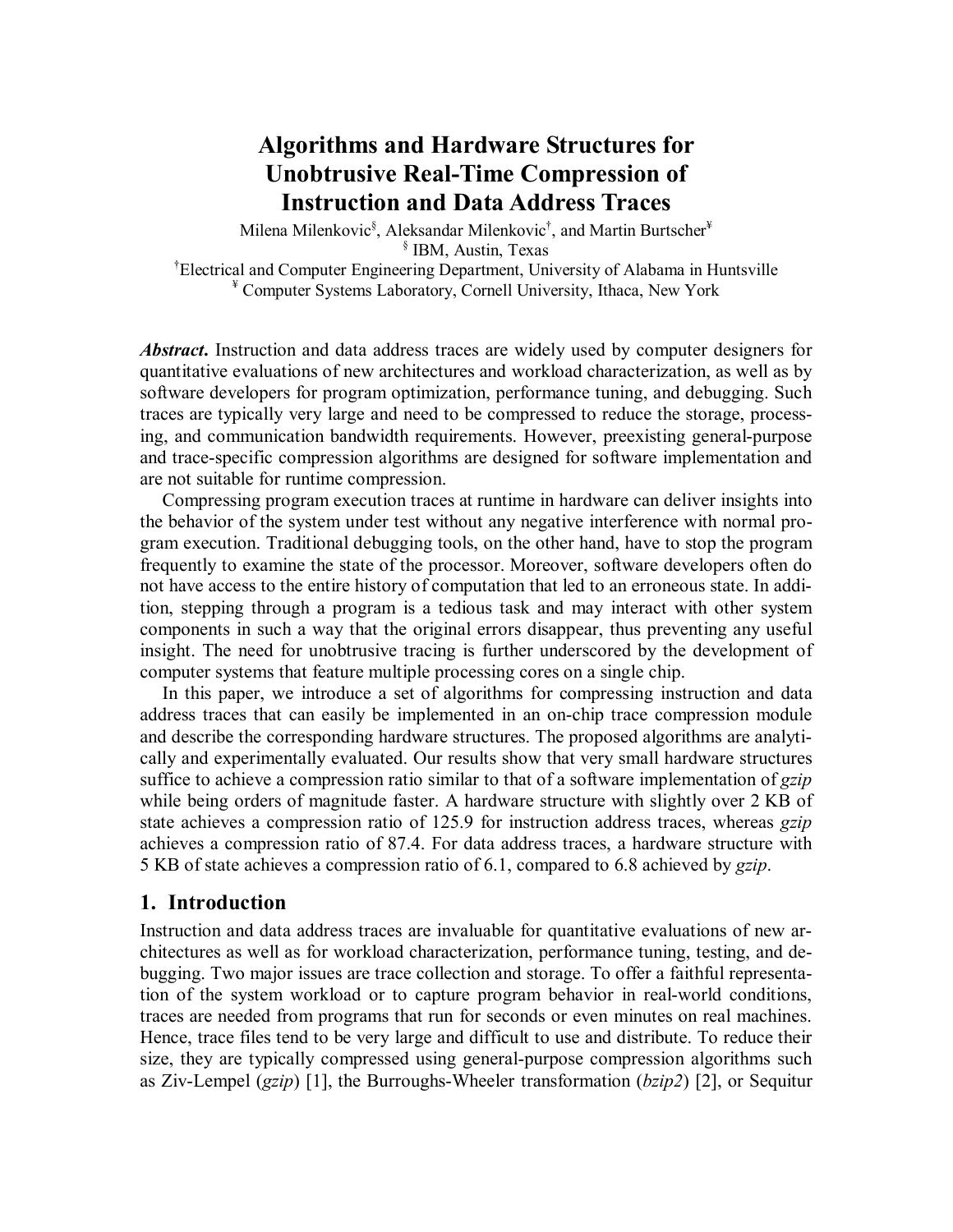[3]. Whereas these algorithms offer good compression ratios, more efficient compression is possible when the specific nature of redundancy in traces is taken into account.

Trace-specific compression techniques can be broadly classified in two groups, depending on whether they compress only instruction traces or traces including both instruction and data address information. Instruction traces can be compressed either by replacing an execution sequence by its identifier [4-7] or by exploiting control-flow graph information [8, 9]. Combined instruction and data address traces can be compressed by recording only offsets from previous trace records of the same type [4, 10], by linking data addresses to the corresponding dynamic basic blocks or loops [11-14], or by regenerating values using abstract execution [9, 15] or prediction [16, 17]. Compression of more complex trace records can exploit trace locality by storing relevant values in a cache-like structure so that a compressed trace consists of cache hit and miss information [18].

Virtually all trace compression techniques target compression in software. However, some computer systems could greatly benefit from hardware support for trace collection and compression, such as emerging systems-on-a-chip with multiple embedded RISC and DSP processor cores. They present a formidable challenge to efficient debugging and performance tuning. For instance, ARM offers a module for tracing the complete pipeline information [19]. However, the existing compression techniques that can be efficiently implemented in hardware have poor compression ratios. For example, the ARM emulator compresses traces by replacing sequences of the same record by their repetition count [20].

In this paper, we present a set of trace compression algorithms targeting on-the-fly compression of instruction and data address traces. The proposed algorithms strive to provide a good compression ratio while minimizing the required chip area for the trace compressor and the number of pins on the trace port. For the compression of instruction address traces we propose two new structures: stream caches and N-tuple history buffers. For the compression of data address traces we propose novel data address stride caches. Detailed experimental analyses based on full system simulations (i) prove the feasibility of runtime compression, (ii) show the proposed instruction address trace compressor to outperform *gzip* with minimal hardware cost, and (iii) demonstrate that the proposed data address trace compressor performs as well as *gzip* with relatively small structures. The compression ratio over all considered instruction address traces is 87.4 with *gzip* and 125.9 with a 128-entry stream cache and a 255-entry trace history buffer. The compression ratio over all considered data address traces is 6.78 with *gzip* and 6.16 with a 1024 entry data address stride cache. The total size of the stream compressor corresponds to 7629 bytes of on-chip memory.

The rest of this paper is organized as follows. Section 2 describes the architecture of the trace compressor and presents algorithms for instruction and data address trace compression. Section 3 discusses the results of the experimental analysis. Section 4 concludes the paper.

# **2. Instruction and Data Address Trace Compression**

The proposed algorithms for instruction and data address trace compression are suitable for both software and hardware implementations. A software implementation may be used as an operating system plug-in for on-line compression or as a separate application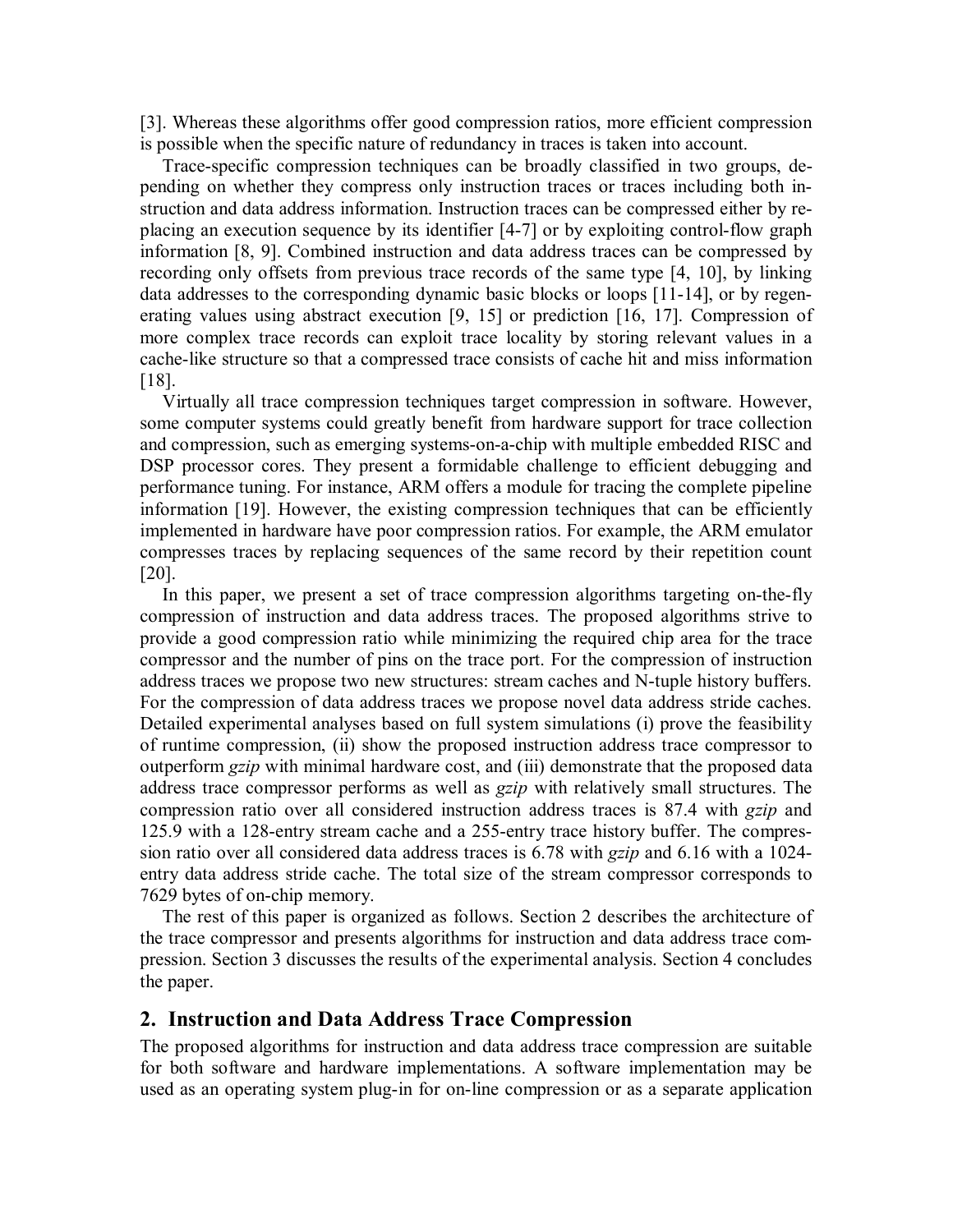for compressing already generated trace files. In this paper, we focus on hardware implementations. Our goals are (i) to minimize the size of the structures to reduce the chip area required for trace compression, (ii) to provide real-time compression so that the processor is never stalled, and (iii) to achieve a good compression ratio so that the trace port requires only a few external pins.

Figure 1 shows the structure of the proposed trace compressor. The trace compressor receives instruction addresses (the program counter, PC), data addresses (DA), and task switch information from the processor core. The first level of the trace compressor encompasses an *instruction stream cache* (SC) and a *data address stride cache* (DASC).



The output from this level consists of four components: the *stream cache index trace* (SCIT), the *stream cache miss trace* (SCMT), the *data address trace* (DT), and the *data address miss trace* (DMT). Redundancy in the output traces can be further exploited with an optional second-level compressor that features *N-tuple compression* for the SCIT trace component and *data repetitions* – a simple finite state machine that compresses repetitions in the DT stream. The final streams are forwarded to a *trace output controller* that manages the output of the logical trace streams (synchronize, pack, add header) and interfaces with the external trace unit through the trace port pins akin to the ARM trace funneling [19]. Internal buffers ensure that the trace compression proceeds without stalling the processor and without dropping data.

## **2.1. Instruction Address Trace Compression**

Instruction trace compression exploits temporal and spatial locality in instruction streams [14]. An *instruction stream* is defined as a sequential run of instructions, from the target of a taken branch to the first taken branch in the sequence. Previous studies show that most programs generate only a small number of unique instruction streams. For example, the average instruction stream length is about 12 instructions for the SPEC CPU2000 integer applications and about 117 instructions for the floating-point applications, with a maximal length of 3162 instructions and a minimal length of one instruction [14]. The starting address (SA) and length (SL) uniquely identify an instruction stream.

To compress an instruction address trace, we detect instruction streams and replace each of them with an identifier, which is similar to the SBC trace compression technique [14, 21]. Instruction streams are detected as described in Figure 4 using very simple hardware (Figure 2). SA and SL are placed in the instruction stream buffer, which is a FIFO structure that buffers possible bursts of short instruction streams. S.SA and S.SL are read from the instruction stream buffer and a stream cache lookup is performed (Figure 4). The stream cache has  $N_{WAY}$  ways and  $N_{SET}$  sets (Figure 2). A set is selected using a simple function of S.SA and S.SL, such as bit-wise XOR of selected bits and/or bit concatena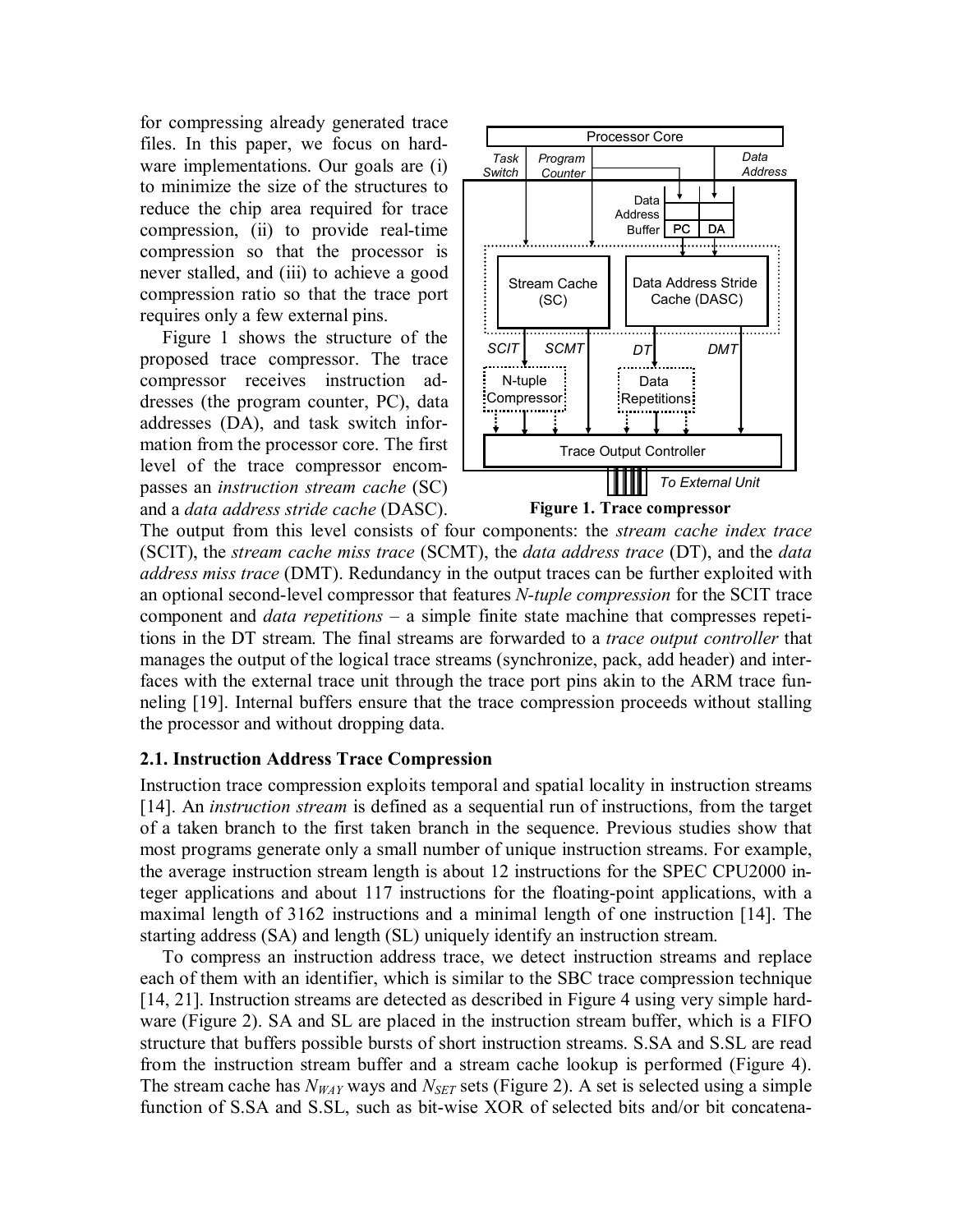tion. In case of a stream cache hit, the corresponding stream cache index (concatenated *iSet* and *iWay* indices) is emitted to the SCIT. In case of a cache miss, the reserved index 0 is emitted to the SCIT, and the stream descriptor (S.SA and S.SL) is emitted to the SCMT. The algorithm then deterministically selects a cache entry to be replaced, and the selected entry is updated with the stream descriptor.



The compression ratio

achieved by the stream cache compression, *CR(SC.I)*, is defined as the ratio of the raw instruction address trace (Itrace) size, calculated as the number of instructions multiplied by the address size, and the sum of the sizes of the output traces SCIT and SCMT (Eq. 1). It can be expressed analytically as a function of the average dynamic stream length (*SL.Dyn*), the stream cache hit rate (*SC.Hit*), and the stream cache size ( $N_{SET} N_{WAY}$ ) (Eq. 2). For each instruction stream,  $log_2(N_{SET} * N_{WAY})$  bits are emitted to the SCIT output. On each miss in the stream cache, 5 bytes are emitted to the SCMT output, assuming 1-byte stream lengths and 4-byte addresses.

**Eq. 1**

\n
$$
CR(SC.I) = \frac{Size(Trace)}{Size(SCIT) + Size(SCMT)}
$$
\n**Eq. 2**

\n
$$
CR(SC.I) = \frac{4 \cdot SLDyn}{0.125 \cdot \log_2(N_{SET} \cdot N_{WATS}) + 5 \cdot (1 - SC.Hit_{NSET} \cdot N_{WATS})}
$$

Typically, we see high stream cache hit rates due to the small number of unique instruction streams and the high temporal locality of the streams. Consequently, the size of the compressed trace is predominantly determined by the size of the SCIT output. The

SCIT output trace is highly redundant because the majority of the runtime is spent in critical portions of the code that often encompass short sequences of instruction streams. To further exploit this redundancy with small hardware resources, we employ N-tuple compression. Figure 3 shows the structure of the Ntuple compressor, and Figure 4 details the N-tuple compression of the SCIT output trace. A se-



**Figure 3. N-tuple compressor (N=8)**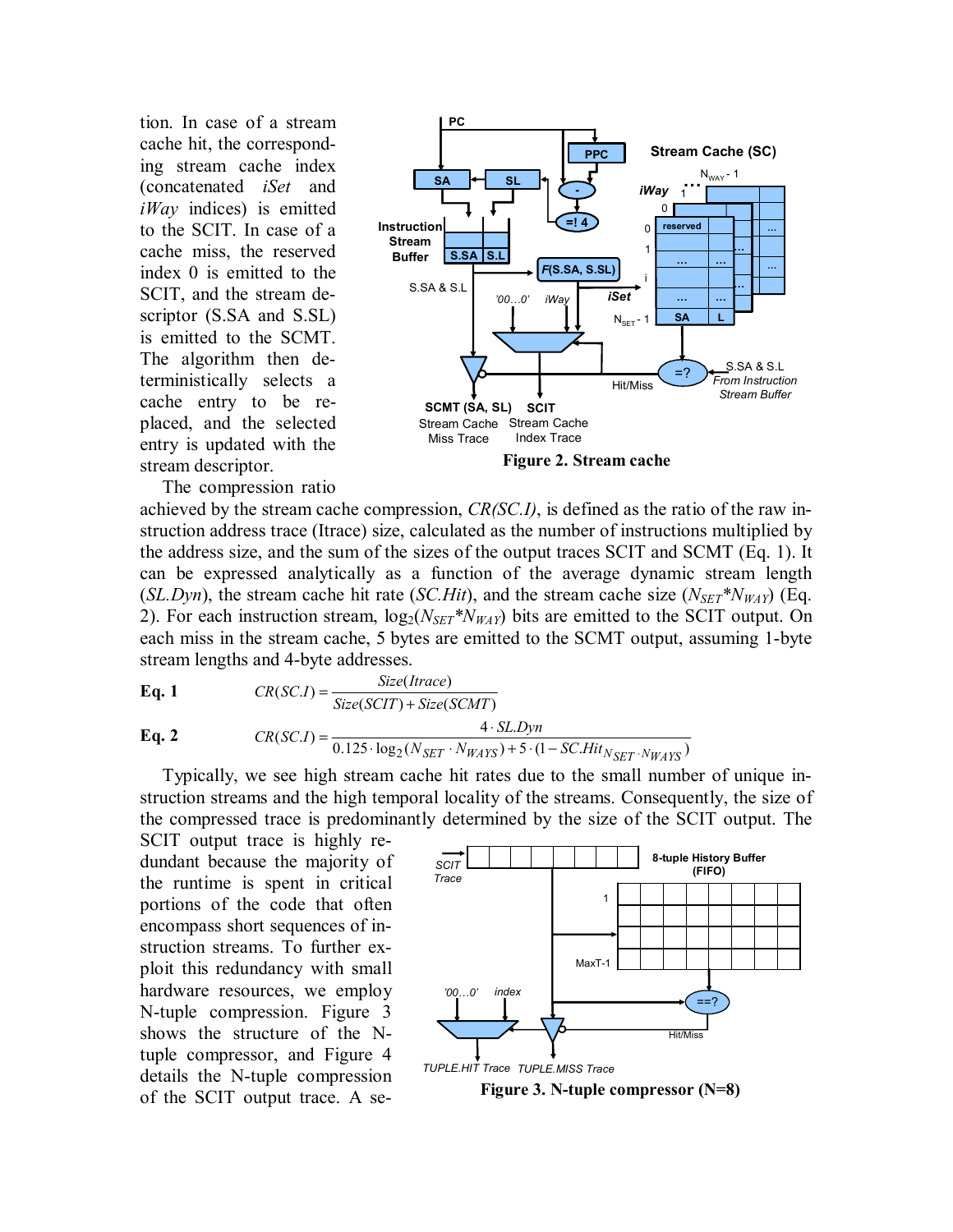quence of *N* indices in the SCIT trace makes an *N*-tuple. The SCIT trace is replaced by Tuple.Hit and Tuple.Miss traces. We maintain a tuple history buffer (THB) of the most recent *N*-tuples. This THB is searched for a match with an incoming *N*-tuple. In case of a hit, an index in the THB is emitted to the Tuple.Hit trace. Otherwise, the whole N-tuple is emitted to the Tuple.Miss trace.

```
// Detect a new instruction stream 
1. Get next PC; 
2. ndiff = PC – PPC; // PPC is the previous PC 
3. if (ndiff != 4 or SL == MaxStreamLength) \frac{1}{4} // a new stream is detected
4. Place <SA, SL> into the instruction stream buffer; 
5. SL = 1;SA = PC;7. } else SL++; 
8. PPC = PC;
// Compress an instruction stream 
1. Get the next stream from the instruction stream buffer (S.SA, S.SL);
2. Perform lookup in the stream cache with iSet = F(S.SA, S.SL);
3. if (hit) 
4. Emit <iSet, iWay> to SCIT; 
5. else { 
6. Emit reserved value <0> to SCIT; 
7. Emit stream descriptor <S.SA, S.SL> to SCMT; 
8. Select an entry (iWay) in the iSet set to be replaced;
9. Update stream cache entry: SC[iSet][iWay].Valid = 1;
          SC[iSet][iWay].SA = S.SA; SC[iSet][iWay].SL = S.SL;10. Update stream cache replacement indicators; 
// N-tuple compression 
1. Get the next index from the SCIT stream 
2. if (N-tuple incoming stream buffer is full) { 
3. Perform lookup in the Tuple History Buffer (THB); 
4. if (hit) { 
5. Emit <index in the THB> to the Tuple.Hit trace; 
6. // emit the first index found in the buffer
7. } else { 
8. Emit <0> to Tuple. Hit trace;
9. Emit <N-tuple> to Tuple.Miss trace; }
10. Update the Tuple History Buffer; }
```


#### **2.2. Data Address Trace Compression**

Unlike instruction addresses, data addresses (of memory referencing instructions) rarely stay constant during program execution [22]. However, they often have a regular stride. Our proposed algorithm for runtime data address trace compression exploits temporal locality of memory referencing instructions and regularity in data address strides.

The data address trace compression utilizes a data address stride cache (DASC). The DASC is a tagless direct mapped cache-like structure, where each entry consists of two fields: a last data address (LDA) and a stride field (Figure 5). The data address trace compression algorithm is



**Figure 5. Data address stride cache**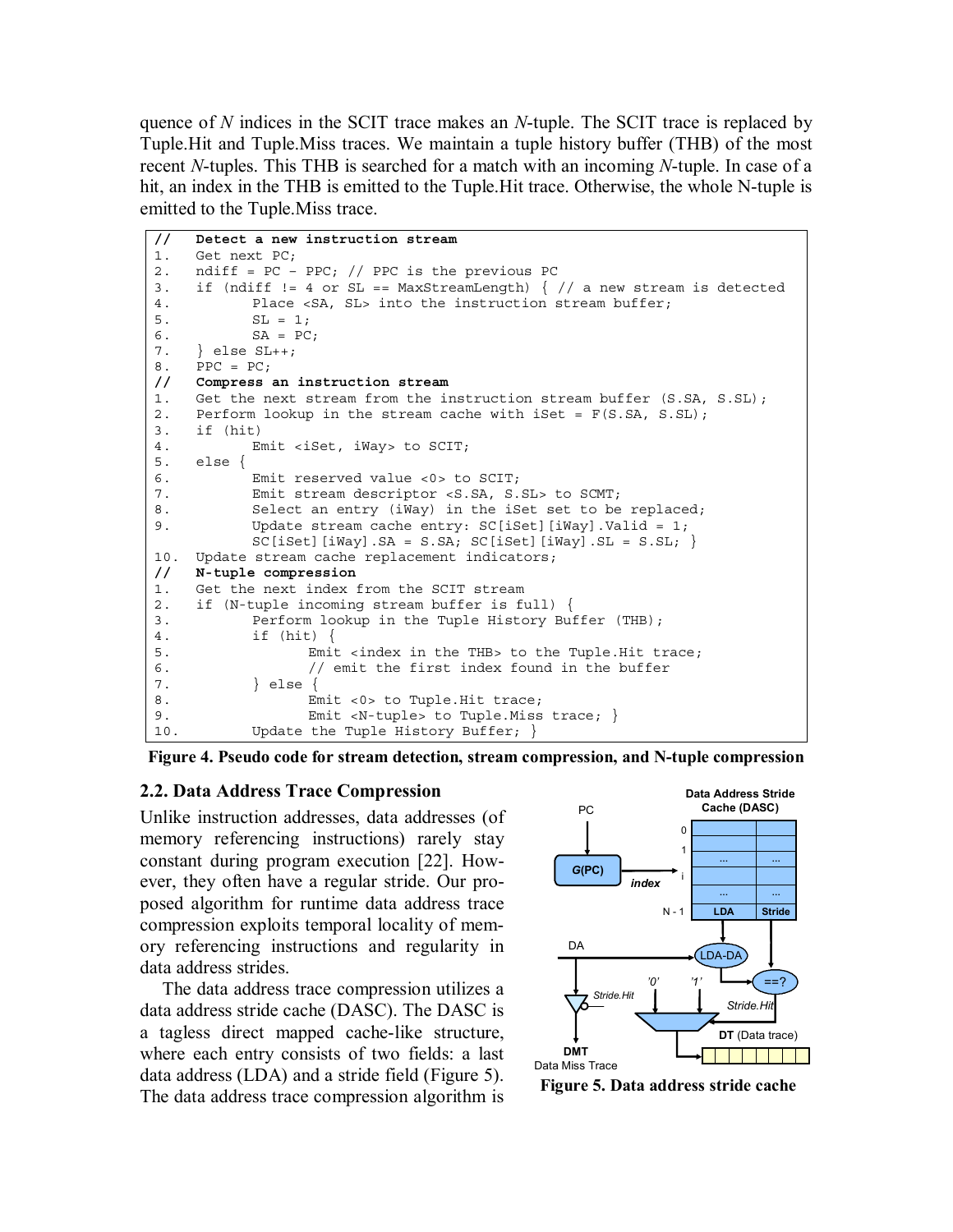described in Figure 6. A memory reference descriptor, i.e., a <PC, DA> pair, is read from the data address FIFO buffer. An entry in the DASC is selected using a portion of the PC. A new stride (cStride) is calculated and compared to the Stride field read from the selected entry. If they match, only a single bit '1' is emitted to the DT output, indicating a DASC hit. Otherwise, a '0' bit is emitted to the DT and the DA field is emitted to the DMT output.

```
1. Get the next <PC, DA> pair from the data buffers 
2. Perform lookup in the data address stride cache, index = G(PC);
3. cStride = DA - DASC[index].LDA; 
4. if (cStride == DASC[index].Stride) { 
5. Emit <1> to DT; // 1-bit info 
6. } else { 
7. Emit <0> to DT;
8. Emit <DA> to DMT;
9. DASC[index].Stride = lsb(cStride); }
10. DASC[index].LDA = DA;
```
#### **Figure 6. Data address trace compression**

The compression ratio achieved by the data address trace compression, *CR(DASC.D)*, is defined as the ratio of the raw data address trace (Dtrace) size, calculated as the number of memory referencing instructions multiplied by the address size, and the sum of the sizes of the output traces DT and DMT (Eq. 3). It can be expressed analytically as a function of the data address stride cache hit rate (Eq. 4). For each memory referencing instruction a single bit is emitted to the DT. On each miss a 4-byte address is emitted to the DMT.

**Eq. 3** 
$$
CR(DASC.D) = \frac{Size(Dtrace)}{Size(DT) + Size(DMT)}
$$
**Eq. 4** 
$$
CR(DASC.D) = \frac{1}{1.03125 - DASC.StrideHit}
$$

A generalized set-associative organization of DASC promises even better stride hit rates and consequently better compression ratios. However, the set-associative DASC requires address tags to be kept, which increases hardware complexity. Hence, we do not

consider such DASCs in this paper. A simple state machine detects repetitions in the DT output and replaces repeating patterns with a *<pattern, number of repetitions>* pair.

# **3. Experimental Evaluation and Results**

The goals of the experimental evaluation are (i) to assess the effectiveness of the proposed compression algorithms and (ii) to explore the feasibility of the proposed hardware implementations. We compare the compression ratio of the proposed algorithms to the compression ratio achieved by the general-purpose compression algorithms in the *gzip* (fast, default, best)

|              | IC            | <b>NUS</b> | max.SL | <b>SL.Dvn</b> |
|--------------|---------------|------------|--------|---------------|
| cjpeg        | 104,607,812   | 1636       | 239    | 10.89         |
| dipeg        | 23,391,628    | 1324       | 206    | 21.81         |
| lame         | 1,285,111,635 | 3410       | 252    | 27.81         |
| tiff2bw      | 143,254,646   | 1058       | 43     | 12.79         |
| tiff2rgba    | 151,691,275   | 1146       | 75     | 27.54         |
| tiffmedian   | 541,260,067   | 1431       | 75     | 22.22         |
| tiffdither   | 832,951,018   | 1831       | 51     | 12.57         |
| mad          | 286,974,899   | 1659       | 1055   | 20.09         |
| sha          | 140,885,982   | 495        | 62     | 15.15         |
| bf e         | 544,053,846   | 413        | 300    | 5.85          |
| rijndael e   | 319,977,971   | 542        | 254    | 18.94         |
| ghostscript  | 708,090,638   | 6900       | 187    | 8.70          |
| rsynth       | 824,942,227   | 1323       | 180    | 15.77         |
| stringsearch | 3,675,745     | 439        | 62     | 5.61          |
| adpcm c      | 732,513,651   | 347        | 71     | 54.63         |
| gsm d        | 1,299,270,245 | 845        | 401    | 11.07         |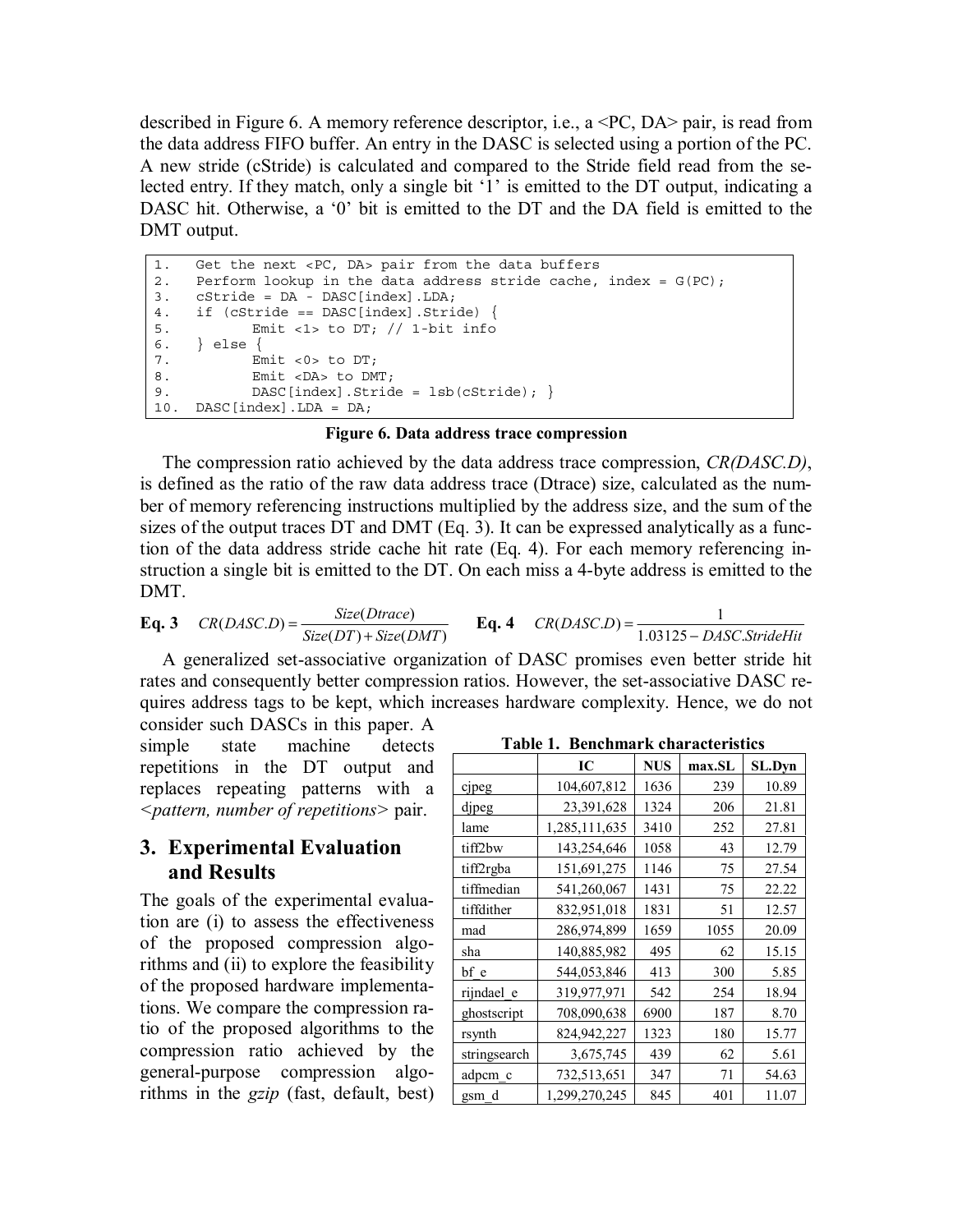and *bzip2* (best) software utility programs. To explore the design space of the hardware trace compressor, we extended the SimpleScalar simulator [23] to support the proposed runtime trace compression algorithms.

As workload we use complete runs of 16 MiBench programs. Table 1 shows the benchmark characteristics, including the number of instructions executed (IC), the number of unique streams (NUS), the maximum stream length (max.SL), and the average dynamic stream length (SL.Dyn). This table reveals that the number of unique instruction streams is relatively small. The average stream length ranges from 5.61 in *stringsearch* to 54.6 in *adpcm\_c*.

#### **3.1. Instruction Address Trace Compression**

The compression ratio for instruction address

#### **Table 2. Stream cache hit rate and total compression ratio**

| <b>SC.Hit</b> | Ways         | .              |                |       |
|---------------|--------------|----------------|----------------|-------|
| Entries       | 1            | $\overline{2}$ | $\overline{4}$ | 8     |
| 8             | 55.47        | 59.67          | 61.06          | 59.54 |
| 16            | 67.35        | 71.22          | 74.58          | 73.60 |
| 32            | 73.99        | 79.51          | 82.45          | 82.82 |
| 64            | 80.75        | 88.28          | 91.44          | 93.08 |
| 128           | 84.62        | 94.27          | 97.26          | 98.33 |
| 256           | 85.98        | 97.05          | 99.08          | 99.08 |
| CR(SC.I)      | Ways         |                |                |       |
| Entries       | $\mathcal I$ | $\overline{2}$ | 4              | 8     |
| 8             | 16.33        | 17.59          | 16.99          | 15.79 |
| 16            | 21.10        | 22.15          | 27.81          | 26.61 |
| 32            | 23.88        | 28.02          | 34.40          | 33.96 |
| 64            | 27.54        | 36.89          | 44.12          | 47.07 |
| 128           | 28.95        | 47.57          | 54.14          | 57.43 |
| 256           | 28.05        | 47.81          | 53.60          | 54.24 |

traces depends on application characteristics (such as the average stream length and the temporal locality of the instruction streams) and the stream cache parameters. To evaluate the impact of the stream cache size and organization, we vary the number of entries from 8 to 256, and the number of ways from 1 to 8. Table 2 shows the average stream cache hit rate and the total compression ratio (the sum of the raw instruction traces for all applications divided by the sum of all compressed traces). The results indicate that even very small stream caches can achieve a good compression ratio. For example, the 16x4 (16-set and 4-way) stream cache achieves an overall compression ratio of 44.1, i.e., about 80% of the compression ratio achieved with the 32x4 stream cache, which is twice as complex. Increasing the associativity of the stream cache improves the compression ratio. Even though the 16x8 stream cache yields the best overall compression ratio of 57.4, the 32x4 represents the best price-performance tradeoff. We have tested several mapping functions and *S.SA* < 5+ne: 6> *xor S.L* < ne-1: 0> performs the best, where  $ne = \log_2(N_{\text{SET}}^*N_{\text{WAY}})$ . The chosen stream cache organization achieves a better compression ratio than *gzip* with the "fast" option on the raw instruction traces (Table 3).

N-tuple compression can further compress the SCIT trace. We consider a 32x4 stream cache and a 255-entry 8-tuple history buffer. Table 3 shows the compression ratio for the following algorithms: stream cache compression only (SC.I), combined stream cache and N-tuple compression (SC.I+Ntup), *gzip* (default, fast, best), and *bzip2* (best). The combined SC.I+Ntup outperforms *gzip* even with the "best" option, yet it can be performed in real time with small on-chip hardware structures. It only requires a bandwidth of 0.25 bits per executed instruction on the trace port.

#### **3.2. Data Address Trace Compression**

The compression ratio for data address traces depends on program behavior (the number of memory referencing instructions and their locality) and the size and organization of the DASC structure. We vary the size of the DASC from 128 to 1024 entries. Table 4 shows the compression ratios for data address trace compression for different DASC structures as well as the compression ratio achieved by *gzip* (fast, default, best) and *bzip2* (best) on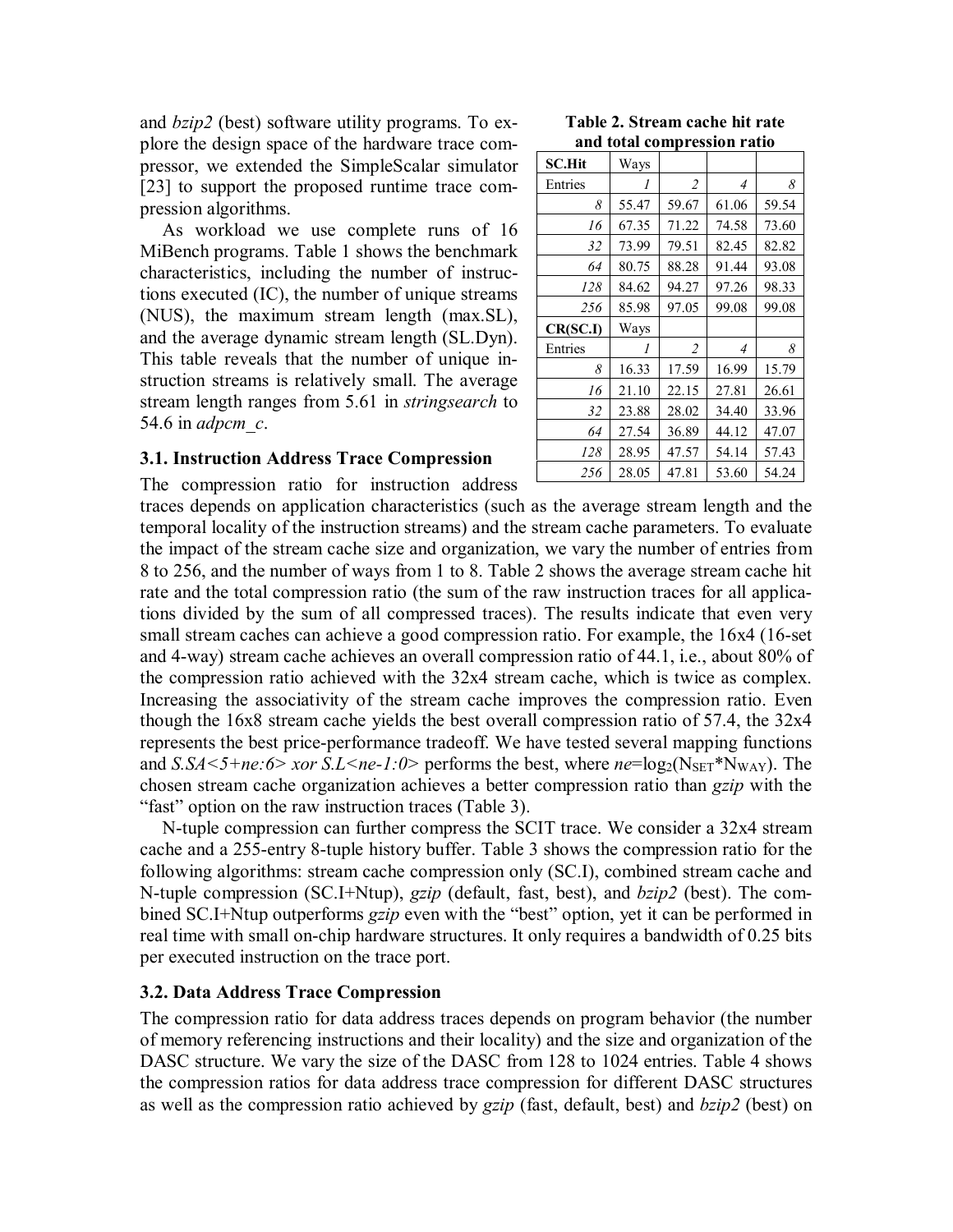the raw data address traces. The results indicate that increasing the number of entries is beneficial. The 1024-entry DASC achieves a compression ratio of 6.12, which is higher than that of fast *gzip*, but slightly lower than that of default and best *gzip*. The tagged DASC with the same number of entries, organized as a set-associative structure with 256 sets and 4 ways, achieves a compression ratio of 6.6, which is as good as default *gzip*. This translates into a bandwidth of 0.26 bits per executed instruction on the trace port. A 256-entry DASC requires 0.4 bits/instruction.

|              |        |           | <b>FAST</b> | DEF.   | <b>BEST</b> | <b>BEST</b> |
|--------------|--------|-----------|-------------|--------|-------------|-------------|
|              | SC.I   | SC.I+Ntup | I.GZ        | I.GZ   | I.GZ        | I.BZ2       |
| cjpeg        | 47.98  | 147.56    | 54.53       | 109.58 | 124.45      | 341.96      |
| djpeg        | 87.35  | 188.53    | 39.85       | 71.78  | 73.70       | 201.98      |
| lame         | 100.68 | 158.10    | 128.53      | 60.46  | 333.88      | 87.61       |
| tiff2bw      | 54.91  | 235.05    | 83.94       | 114.11 | 114.42      | 376.83      |
| tiff2rgba    | 117.53 | 407.14    | 20.26       | 121.30 | 121.98      | 529.62      |
| tiffmedian   | 95.91  | 414.37    | 92.32       | 152.81 | 155.47      | 472.93      |
| tiffdither   | 43.45  | 65.48     | 46.35       | 91.09  | 99.84       | 170.88      |
| mad          | 81.52  | 177.84    | 37.82       | 73.46  | 78.52       | 94.31       |
| sha          | 69.24  | 440.35    | 54.42       | 211.43 | 221.75      | 656.53      |
| bf e         | 25.57  | 98.46     | 40.95       | 170.38 | 182.25      | 352.02      |
| rijndael e   | 85.17  | 454.63    | 12.56       | 143.82 | 150.62      | 141.77      |
| ghostscript  | 26.57  | 50.91     | 39.68       | 100.64 | 111.24      | 212.54      |
| rsynth       | 56.42  | 91.83     | 30.61       | 46.71  | 48.02       | 143.22      |
| stringsearch | 16.92  | 24.22     | 32.34       | 82.06  | 100.63      | 202.47      |
| adpcm c      | 249.71 | 1583.96   | 107.34      | 233.12 | 233.63      | 1862.63     |
| gsm_d        | 46.79  | 174.57    | 59.22       | 85.37  | 87.17       | 165.58      |
| <b>TOTAL</b> | 54.14  | 125.90    | 47.24       | 87.45  | 112.91      | 171.97      |

**Table 3. Compression ratio for instruction address traces** 

|      |      |       |         | Table 4. Compression ratio for data address traces |      |                     |      |       |  |
|------|------|-------|---------|----------------------------------------------------|------|---------------------|------|-------|--|
| 32   | 64   | 128   | 256     | 512                                                | 1024 | $FAST$ $DEF$ $BEST$ |      |       |  |
|      |      |       |         | DASC DASC DASC DASC DASC DASC DASC D.GZ D.GZ D.GZ  |      |                     |      |       |  |
| 3.35 | 4.60 | 5 1 4 | 5 7 7 1 | 6.54                                               | 7.11 | 4.50                | 5981 | 6 1 1 |  |

 $\mathbf{r}$ 

|              | 32          | 64          | 128   | 256    | 512         | 1024        | <i>FAST</i> | DEF.  | BEST  | <i>BEST</i> |
|--------------|-------------|-------------|-------|--------|-------------|-------------|-------------|-------|-------|-------------|
|              | <b>DASC</b> | <b>DASC</b> | DASC  | DASC   | <b>DASC</b> | <b>DASC</b> | D.GZ        | D.GZ  | D.GZ  | D.BZ2       |
| cjpeg        | 3.35        | 4.60        | 5.14  | 5.77   | 6.54        | 7.11        | 4.50        | 5.98  | 6.11  | 18.20       |
| djpeg        | 2.81        | 3.57        | 4.28  | 4.96   | 5.22        | 5.29        | 3.78        | 4.22  | 4.22  | 8.62        |
| lame         | 1.20        | 1.52        | 2.81  | 3.82   | 4.49        | 4.88        | 4.01        | 6.56  | 6.63  | 8.80        |
| tiff2bw      | 76.31       | 78.04       | 84.28 | 105.04 | 128.84      | 134.23      | 2.55        | 2.14  | 2.10  | 14.28       |
| tiff2rgba    | 5.98        | 79.81       | 91.24 | 107.49 | 127.05      | 139.57      | 2.79        | 2.10  | 2.09  | 4.06        |
| tiffmedian   | 8.64        | 8.70        | 8.74  | 8.81   | 8.87        | 8.89        | 4.37        | 4.40  | 4.53  | 11.16       |
| tiffdither   | 2.61        | 6.08        | 7.21  | 8.69   | 9.65        | 10.06       | 4.41        | 4.51  | 4.51  | 7.87        |
| mad          | 1.30        | 1.59        | 1.96  | 2.07   | 2.35        | 2.64        | 3.60        | 4.08  | 4.22  | 13.47       |
| sha          | 6.58        | 7.94        | 9.38  | 10.79  | 11.36       | 11.36       | 8.36        | 44.91 | 45.61 | 172.71      |
| bf e         | 1.58        | 1.95        | 2.38  | 2.61   | 2.75        | 2.91        | 4.86        | 7.58  | 7.83  | 16.35       |
| rijndael e   | 1.10        | 1.10        | 1.10  | 1.13   | 1.29        | 2.06        | 3.22        | 4.24  | 4.27  | 7.31        |
| ghostscript  | 1.07        | 1.19        | 1.56  | 2.19   | 2.93        | 5.27        | 18.58       | 27.21 | 27.46 | 47.42       |
| rsynth       | 1.22        | 1.36        | 1.76  | 3.81   | 8.30        | 32.43       | 21.46       | 24.44 | 25.27 | 57.40       |
| stringsearch | 1.80        | 2.04        | 2.70  | 4.13   | 4.44        | 5.16        | 8.57        | 11.12 | 11.23 | 15.03       |
| adpcm c      | 3.13        | 3.13        | 3.13  | 3.13   | 3.13        | 3.13        | 3.64        | 6.57  | 7.15  | 12.27       |
| gsm d        | 2.67        | 4.48        | 11.30 | 13.60  | 14.81       | 16.78       | 18.05       | 21.60 | 23.29 | 63.53       |
| <b>TOTAL</b> | 1.66        | 2.04        | 2.80  | 3.77   | 4.67        | 6.12        | 5.51        | 6.78  | 6.90  | 13.29       |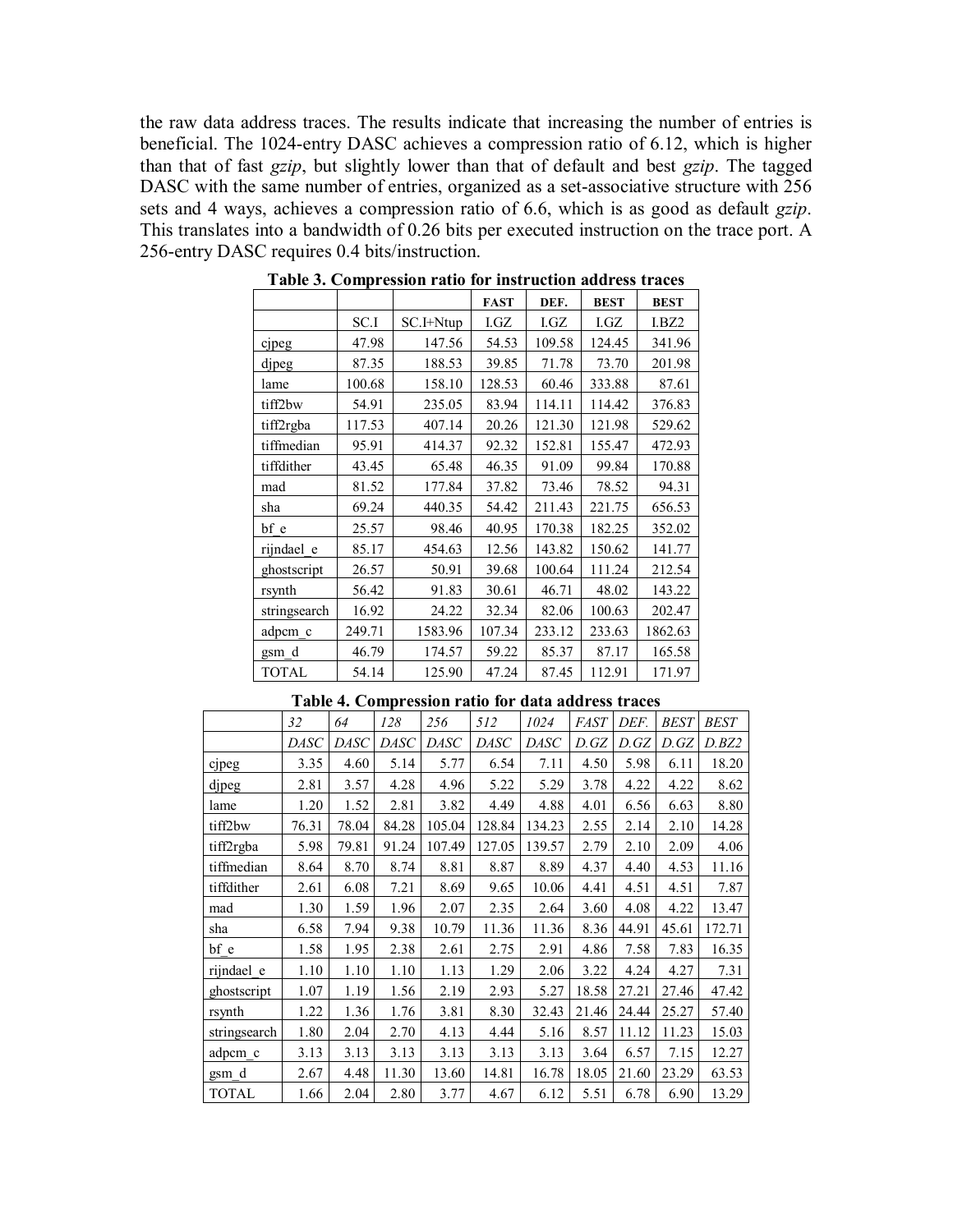## **3.3. Hardware Complexity**

So far we have shown that the proposed algorithms indeed achieve a good compression ratio ensuring that a small trace port would suffice. In addition, the compressed output traces are suitable for further compression in software, which allows the design of external trace units that can capture traces over prolonged periods of time for experimental systems (the results are not shown due to page limitation).

The simple hardware structures guarantee low latency of the proposed compression. To verify that we can perform runtime compression without stalling the processor, we extended the SimpleScalar full system simulator to support our runtime compressor. In addition to verifying the feasibility of the proposed system, this simulator is used to determine the minimal necessary depth of the instruction stream buffer (Figure 2) and the data address buffer (Figure 1). We assume that the stream cache latency is 1 clock cycle for hits and 2 clock cycles for misses. The DASC latency is 2 clock cycles for both hits and misses. The modeled processor corresponds to the XScale processor. The results indicate that the instruction stream buffer needs only 2 entries, while the data address buffer needs 8 entries.

Table 5 provides an estimate of the hardware complexity of the proposed structures. The overall size corresponds to 7629 bytes, which is several times smaller than L1 processor caches, giving further evidence that the structures can operate at CPU clock frequencies.

| Component                 | <i>Entries</i> | Complexity    | <i>Bytes</i> |
|---------------------------|----------------|---------------|--------------|
| Instruction stream buffer | $\mathfrak{D}$ | 2x5           | 10           |
| Stream detector           |                | 2x4           | 8            |
| Stream cache              | 32x4           | 128x5         | 640          |
| N-tuple history buffer    | 255            | $255x8*(7/8)$ | 1785         |
| Data address buffer       |                | 8x8           | 64           |
| Data address stride cache | 1024           | 1024x5        | 5120         |
| Data repetitions          |                | 2             | 2            |
| state machine             |                |               |              |

## **4. Conclusion**

This paper presents a set of algorithms for runtime compression of instruction and data address traces. Based on these algorithms we propose an on-chip hardware compressor capable of unobtrusive real-time instruction and data address trace compression. It achieves excellent compression ratios, comparable to general-purpose compression in software, at minimal hardware complexity.

# **References**

- [1] J. Ziv and A. Lempel, "A Universal Algorithm for Sequential Data Compression," *IEEE Transaction on Information Theory*, vol. 23, May 1977, pp. 337-343.
- [2] M. Burrows and D. J. Wheeler, "A Block-Sorting Lossless Data Compression Algorithm," Digital SRC, Report 124, May 10, 1994.
- [3] C. G. Nevill-Manning and I. H. Witten, "Linear-Time, Incremental Hierarchy Interference for Compression," in *Proceedings of the IEEE Data Compression Conference*, Snowbird, UT, 1997, pp. 3-11.
- [4] E. E. Johnson, J. Ha, and M. B. Zaidi, "Lossless Trace Compression," *IEEE Transactions on Computers*, vol. 50, February 2001, pp. 158-173.
- [5] J. R. Larus, "Whole Program Paths," in *Proceedings of the ACM SIGPLAN 1999 Conference on Programming Language Design and Implementation*, Atlanta, GA, 1999, pp. 259- 269.